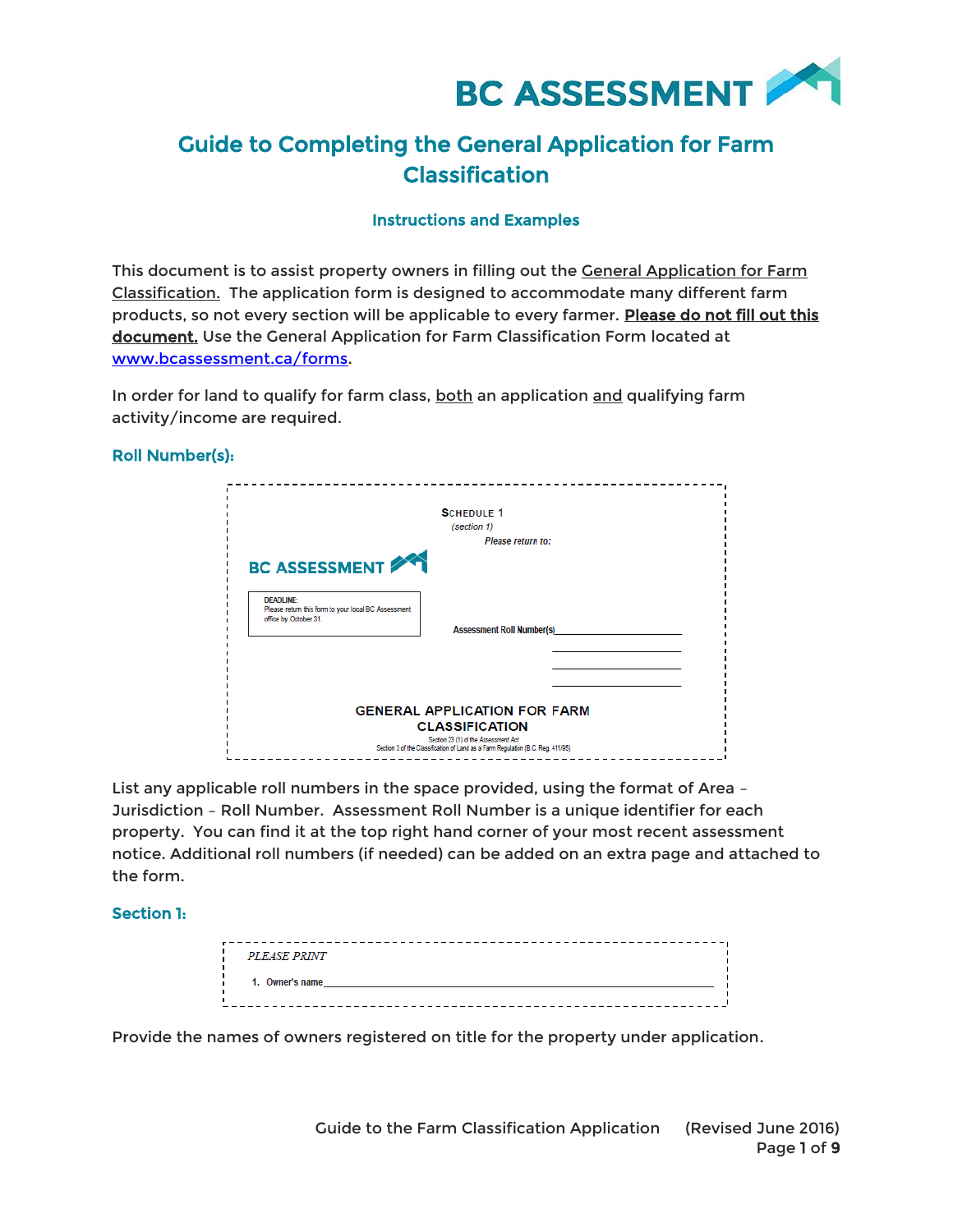

### Section 2:

| 2. Owner's address                                                                                       |  |
|----------------------------------------------------------------------------------------------------------|--|
| Farm address(es) or legal description(s) of property(ies) under application<br>(if different from above) |  |

Provide your mailing address, and farm street address or legal description if different from mailing address.

# Section 3:

| 3. Type of farm operation_                                    |
|---------------------------------------------------------------|
| (for example: beef, vegetables, poultry, horse rearing, etc.) |
|                                                               |

List the farm activities that are currently on the property, or that you plan to develop. e.g. Eggs, vegetables, cherries.

# Section 4:

| Assessment Roll # or Cultivated -<br><b>Legal Description</b> | Dry area | Cultivated -<br><b>Irrigated area</b> | <b>Pasture</b><br>area | <b>Unimproved</b><br>area | Waste<br>area | <b>Total area</b> | Fenced<br>area | O-Owned<br>L-Leased |
|---------------------------------------------------------------|----------|---------------------------------------|------------------------|---------------------------|---------------|-------------------|----------------|---------------------|
|                                                               |          |                                       |                        |                           |               |                   |                |                     |
|                                                               |          |                                       |                        |                           |               |                   |                |                     |
|                                                               |          |                                       |                        |                           |               |                   |                |                     |
|                                                               |          |                                       |                        |                           |               |                   |                |                     |
|                                                               |          |                                       |                        |                           |               |                   |                |                     |

Detail the extent of land development for agricultural use by providing either area or percentage of total property size in each category. The total from all lines should add up to the total of all land under application.

- $\circ$  "Cultivated Dry" means stumps and rocks are removed and the land is not irrigated.
- o "Cultivated Irrigated" means stumps and rocks are removed and the land is irrigated.
- o "Pasture" means grazing lands where trees have been cleared but stumps or rocks may be present.
- o "Unimproved" refers to land that hasn't been altered for growing crops, such as land covered in trees and shrubs.
- o "Waste" land is unusable for farming.
- $\circ$  NOTE: If the land on your property doesn't fit these categories, please feel free to rename the columns appropriately (e.g. Range Land, Orchard, etc).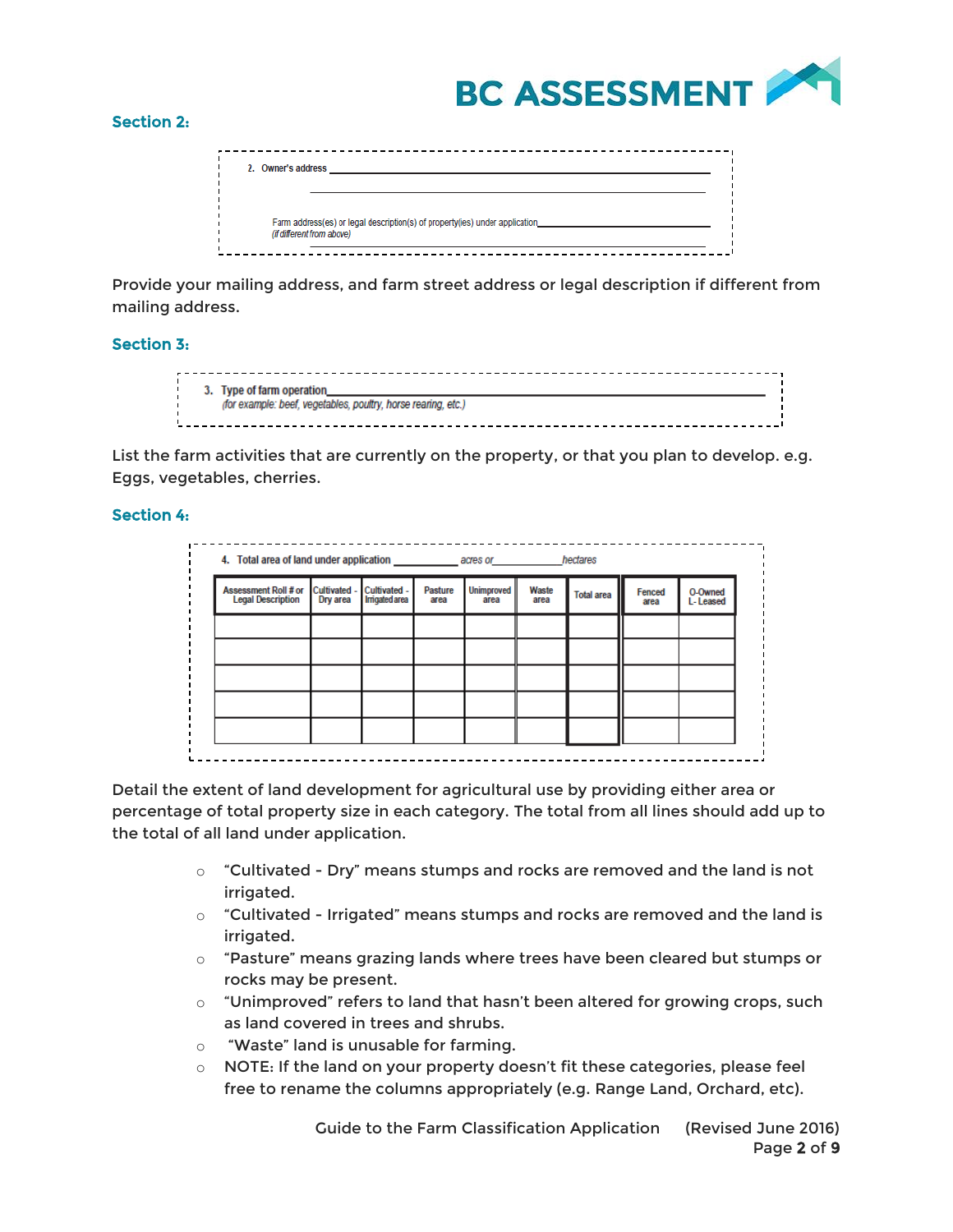

#### Section 5:

| 5. Is all or part of this land in the Agricultural Land Reserve (ALR)? | <b>WPS</b> | no |          |  |
|------------------------------------------------------------------------|------------|----|----------|--|
|                                                                        |            |    |          |  |
| If only part, what amount of the land is in the ALR?                   | acres or   |    | hectares |  |
|                                                                        |            |    |          |  |

Provide the amount, if any, of land which is within the ALR, if known.

## Section 6:

| 6. | Is there any housing located on the property?<br>If yes, how many houses?                      |       | ves           | no     |       |    |  |
|----|------------------------------------------------------------------------------------------------|-------|---------------|--------|-------|----|--|
|    | If yes, who lives there?                                                                       | owner | farm labourer | tenant | other |    |  |
|    | Is all the housing occupied by somebody involved in the day-to-day activities of the farm? yes |       |               |        |       | mo |  |
|    | If no, please explain:                                                                         |       |               |        |       |    |  |

How many dwellings are on the property and who lives in them? This is required to determine whether any of the dwellings are eligible for tax exemptions.

## Section 7:

For fully operational farms, report your production and sales in the applicable parts of Section 7. If your farm is in the planning and development stage, report your development plan in Section 8.

| section 8 of this form. |             |                   | 7. Past or unrealized income from qualifying agricultural products or horse stud services provided<br>Please list below details of farm income generated from the farm operation during the current taxation year or the most<br>recent reporting period. Sales receipts or other proof of income must be submitted with this application. If no farm<br>income has been generated and you are applying for farm class on land being developed as a farm, please go directly to |  |
|-------------------------|-------------|-------------------|---------------------------------------------------------------------------------------------------------------------------------------------------------------------------------------------------------------------------------------------------------------------------------------------------------------------------------------------------------------------------------------------------------------------------------------------------------------------------------|--|
| Reporting Period:       | (mm/dd/www) | tο<br>(mm/dd/wwv) |                                                                                                                                                                                                                                                                                                                                                                                                                                                                                 |  |

If you have had sales of qualifying agricultural products on your property during the year preceding application, report them in section 7. Reported farm production must be accompanied by receipts or sales logs to verify farm gate income. Include all applicable livestock or nursery purchase receipts and all livestock processing receipts.

A full list of qualifying agricultural products, as well as farm activities that do not qualify, is included in the Classification of Land as a Farm Regulation (BC Reg 411/95). Sales of valueadded products and derivatives of agricultural products are not qualifying farm sales. You can only claim the value of the raw products produced on the farm. You can view the Farm Regulation at [www.bclaws.ca/civix/document/id/complete/statreg/411\\_95.](http://www.bclaws.ca/civix/document/id/complete/statreg/411_95)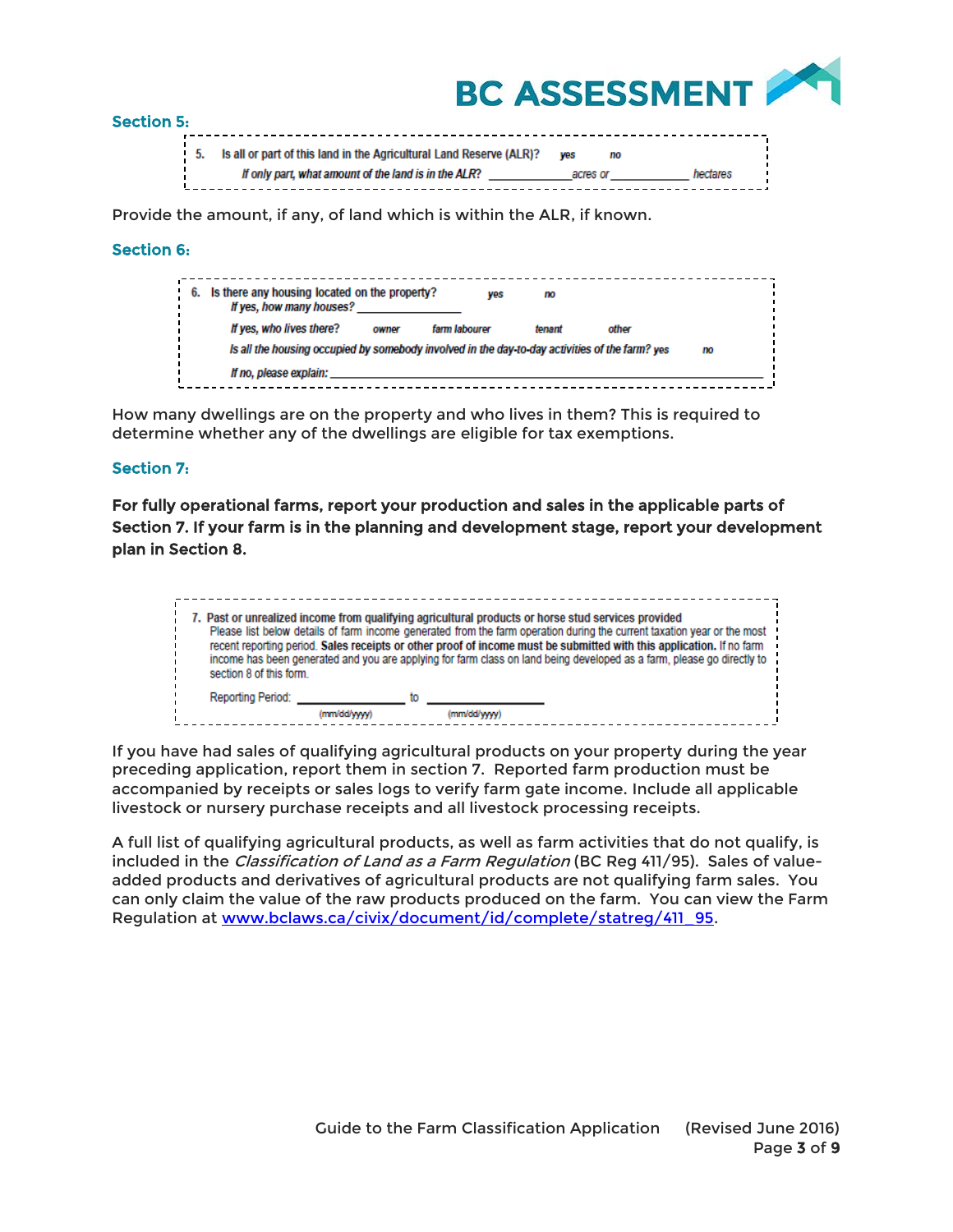

Here are some general examples of how to report your income. Your situation may vary from the examples shown.

| Livestock born and raised on the property (including horses) |                  |                  |                      |                  |                                                      |                                             |                                                         |
|--------------------------------------------------------------|------------------|------------------|----------------------|------------------|------------------------------------------------------|---------------------------------------------|---------------------------------------------------------|
| <b>Type of</b><br><b>Livestock</b>                           | <b>Year Born</b> | Quantity<br>Born | <b>Quantity Sold</b> | <b>Date Sold</b> | <b>Gross Income</b><br><b>From Livestock</b><br>Sold | Processing<br><b>Costs if</b><br>applicable | Gross Income<br><b>Less Process</b><br>Costs<br>$a - b$ |
| EX: Cattle                                                   | 2012             | -9               |                      | Sept 15          | \$ \$4000                                            | \$1500                                      | 2500                                                    |
|                                                              |                  |                  |                      |                  |                                                      |                                             |                                                         |
|                                                              |                  |                  |                      |                  |                                                      |                                             |                                                         |

If you have sold livestock which was born and raised on your property, report those sales in the "Income from Past Sales" section. Attach any receipts from the sale of livestock, as well as receipts from any processing. All processing must be done at a licensed slaughter facility.

| <b>Type of Livestock</b> |   |                           |           |                           |            |                                                              |                                      |                                                            |
|--------------------------|---|---------------------------|-----------|---------------------------|------------|--------------------------------------------------------------|--------------------------------------|------------------------------------------------------------|
|                          | s | Weight (if<br>applicable) | Cost<br>h | Weight (if<br>applicable) | Price<br>а | <b>Gross Income</b><br>from Livestock<br>Sold<br>$a - b = c$ | Processing<br>Costs if<br>applicable | <b>Gross Income</b><br><b>Less Process</b><br>Costs<br>c-d |
| EX: Horse                |   | n/a                       | \$2000    | n/a                       | \$5000     | \$3000                                                       | n/a                                  | \$3000                                                     |
| Beef                     |   | 2250 lbs \$2340 9         |           | 7650 lbs \$7956 \$5616    |            |                                                              | <b>Sold live</b>                     | \$5616                                                     |

If you bought and resold livestock, report it as shown above. Include receipts from the purchase and sale of animals, as well as any processing receipts if applicable. For horse sales, provide the contact information for purchaser and seller.

| Type of<br>poultry<br>(e.g. layers,<br>broiler.<br>turkeys) | <b>Flock Size</b> | Quantity<br><b>Produced</b> | <b>Units</b><br>(birds,<br>doz eggs,<br>etc.) | Quantity<br><b>Marketed</b> | <b>Sale Price</b> | <b>Purchase</b><br><b>Price if</b><br>applicable | Processing<br>Costs if<br>applicable | <b>Sale Less</b><br>Purchase<br><b>Less Process</b><br>Costs<br>$a - b - c$ |
|-------------------------------------------------------------|-------------------|-----------------------------|-----------------------------------------------|-----------------------------|-------------------|--------------------------------------------------|--------------------------------------|-----------------------------------------------------------------------------|
| EX:Layers 50                                                |                   | 1200                        | doz eggs                                      | 1200                        | \$5400            | n/a                                              | n/a                                  | \$5400                                                                      |
| <b>broilers</b>                                             | 50                | 100                         | birds                                         | 100                         | \$\$1500          | n/a                                              | \$ \$150                             | \$1350                                                                      |
|                                                             |                   |                             |                                               |                             |                   |                                                  |                                      |                                                                             |

If you are producing eggs, report the total quantity produced, and the quantity marketed (sold), typically in dozens of eggs. Report the total sale price (price per dozen X dozens sold).

If you are raising meat birds, record your flock size, the number of birds you've produced, and the number of birds you've marketed (sold) in the reporting period. Record your total sale price (price per bird X number of birds sold).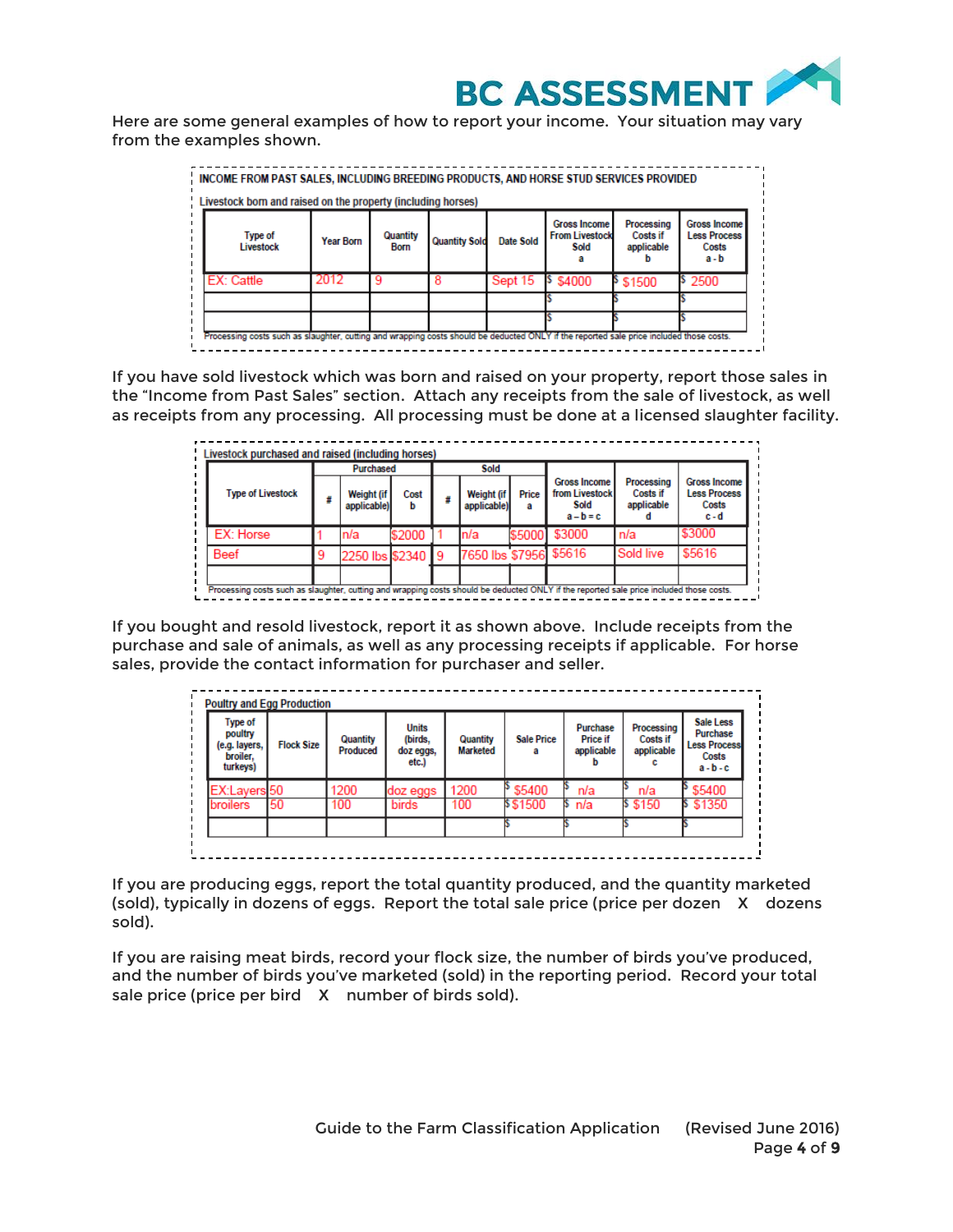

Other Qualifying Agricultural Products (e.g. field crops, aquaculture, horticulture, breeding products) Purchase Price if **Sales Less** Type of Farm **Sale Price** Area in Quantity Quantity applicable **Purchase Price** Production Produced Marketed Production a ь  $a - b$ 2.5 acres 70,000 lbs \$45,000 75.000 lbs nnr  $n/a$ nnles

If you have qualifying farm income from agricultural products which don't fit into the preceding categories, record them in this section. Be sure to include any applicable purchase and sale receipts.

| Total Income from Sales of Qualifying Agricultural Products (A) |  |
|-----------------------------------------------------------------|--|
| Total Income from Horse Stud Services Provided (B)              |  |

Add up all income reported throughout section 7 to arrive at the Total Income from Sales of Qualifying Agricultural Products. If you've received income from horse stud fees, report it here. Please ensure you've included any relevant receipts.

|                                                                              |                                                                                      |                      |                      | UNREALIZED VALUE FROM PRODUCTS HELD FOR SALE AND TO BE SOLD WITHIN THE NEXT YEAR.                                                                                                                                                                                                                                                                                        |                                                    |
|------------------------------------------------------------------------------|--------------------------------------------------------------------------------------|----------------------|----------------------|--------------------------------------------------------------------------------------------------------------------------------------------------------------------------------------------------------------------------------------------------------------------------------------------------------------------------------------------------------------------------|----------------------------------------------------|
| you may NOT claim that value in the following year when the product is sold. |                                                                                      |                      |                      | Unrealized value refers to the value of qualifying agricultural products such as crops and livestock that have been<br>produced on the land in the reporting period that have not been sold but are available for sale in the following year.<br>With respect to livestock, only livestock held for human or animal consumption is considered. If you make a claim here, |                                                    |
| Products (e.g. crops)                                                        |                                                                                      |                      |                      | Livestock Raised and Held for Producing Food for Human or Animal Consumption and Other Qualifying Agricultural                                                                                                                                                                                                                                                           |                                                    |
| <b>Type of Livestock or</b><br><b>Other Product</b>                          | <b>Quantity Held Over</b>                                                            | <b>Purchase Date</b> | <b>Purchase Cost</b> | <b>Market Value Per Unit</b>                                                                                                                                                                                                                                                                                                                                             | <b>Fstimated Value</b><br>(minus purchase<br>cost) |
|                                                                              |                                                                                      |                      |                      | s                                                                                                                                                                                                                                                                                                                                                                        | ¢                                                  |
|                                                                              |                                                                                      |                      |                      |                                                                                                                                                                                                                                                                                                                                                                          |                                                    |
|                                                                              |                                                                                      |                      |                      |                                                                                                                                                                                                                                                                                                                                                                          | Ś                                                  |
|                                                                              | Total Value of Qualifying Agricultural Products Held for Sale the Following Year (C) |                      |                      |                                                                                                                                                                                                                                                                                                                                                                          | s                                                  |
| <b>Summary of Income</b>                                                     |                                                                                      |                      |                      |                                                                                                                                                                                                                                                                                                                                                                          |                                                    |
|                                                                              | Total Income from Sales of Qualifying Agricultural Products (A)                      |                      |                      |                                                                                                                                                                                                                                                                                                                                                                          | \$                                                 |
|                                                                              | <b>Total Income from Horse Stud Services Provided (B)</b>                            |                      |                      |                                                                                                                                                                                                                                                                                                                                                                          | s                                                  |
|                                                                              | Total Value of Qualifying Agricultural Products Held for Sale the Following Year (C) |                      |                      |                                                                                                                                                                                                                                                                                                                                                                          | s                                                  |
|                                                                              |                                                                                      |                      |                      |                                                                                                                                                                                                                                                                                                                                                                          |                                                    |

Any products held for sale in the upcoming year may be reported in this section. However, it is important to note that if you claim products held for sale this year, you may NOT claim the sale of this product in the following reporting period.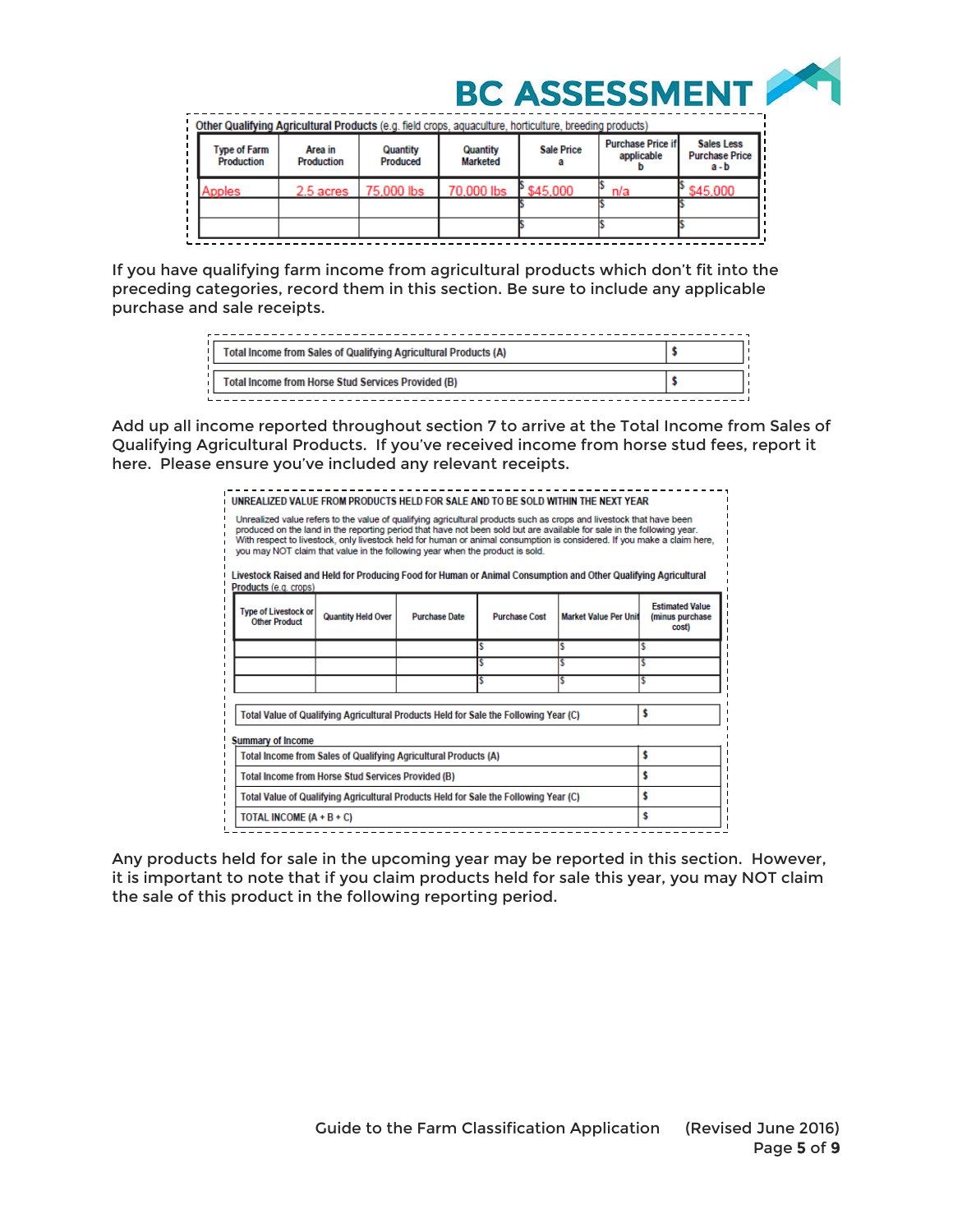

#### Section 8

8. Farm Development Plan: If you are applying for farm class on land being developed as a farm, describe your development plans below. Additional information can be recorded in section 11.

| Crop to<br><b>be</b><br>Planted                                              | Area<br>Prepared | Date of<br><b>Planting</b> | <b>Proposed Date</b><br>of Harvest | <b>Expected</b><br>Yield<br>а | <b>Expected</b><br>Price<br>b | axb     |
|------------------------------------------------------------------------------|------------------|----------------------------|------------------------------------|-------------------------------|-------------------------------|---------|
| <b>Blueberries</b>                                                           | 2ac              |                            | June, 2016 Fall 2018               | 25600 lb \$\$1/lb             |                               | \$25600 |
|                                                                              |                  |                            |                                    |                               |                               |         |
|                                                                              |                  |                            |                                    |                               |                               |         |
|                                                                              | Quantity         | Quantity                   | <b>Proposed Date</b>               | Sale                          | Purchase<br><b>Price if</b>   |         |
| Livestock (including horses and poultry)<br><b>Type of Livestock/Poultry</b> | <b>Purchased</b> | Produced                   | of Sale                            | Price<br>a                    | applicable<br>h               | a-b     |
|                                                                              |                  |                            |                                    |                               |                               |         |
|                                                                              |                  |                            |                                    |                               |                               |         |

Complete a farm development plan if you have no information to report in Section 7 (Past Farm Production) or 13 (Land Leased to a Farmer). There must be sufficient detail to confirm the land being developed as a farm will meet the income requirements at the proposed date of harvest. If you require more space to provide this information, please attach additional sheets. Refer to Section 8 of the Classification of Land as a Farm Regulation for specific requirements by farm type.

You can assist BC Assessment in evaluating your farm development plan by attaching a copy of your business plan or other information in support of your application. Include any receipts or invoices relating to your farm development, such as tree orders, and the purchase of livestock.

## Section 9



Use section 9 to inform us about any construction planned on your property and the expected date of completion. Land being developed as a farm can only qualify if the necessary infrastructure is in place.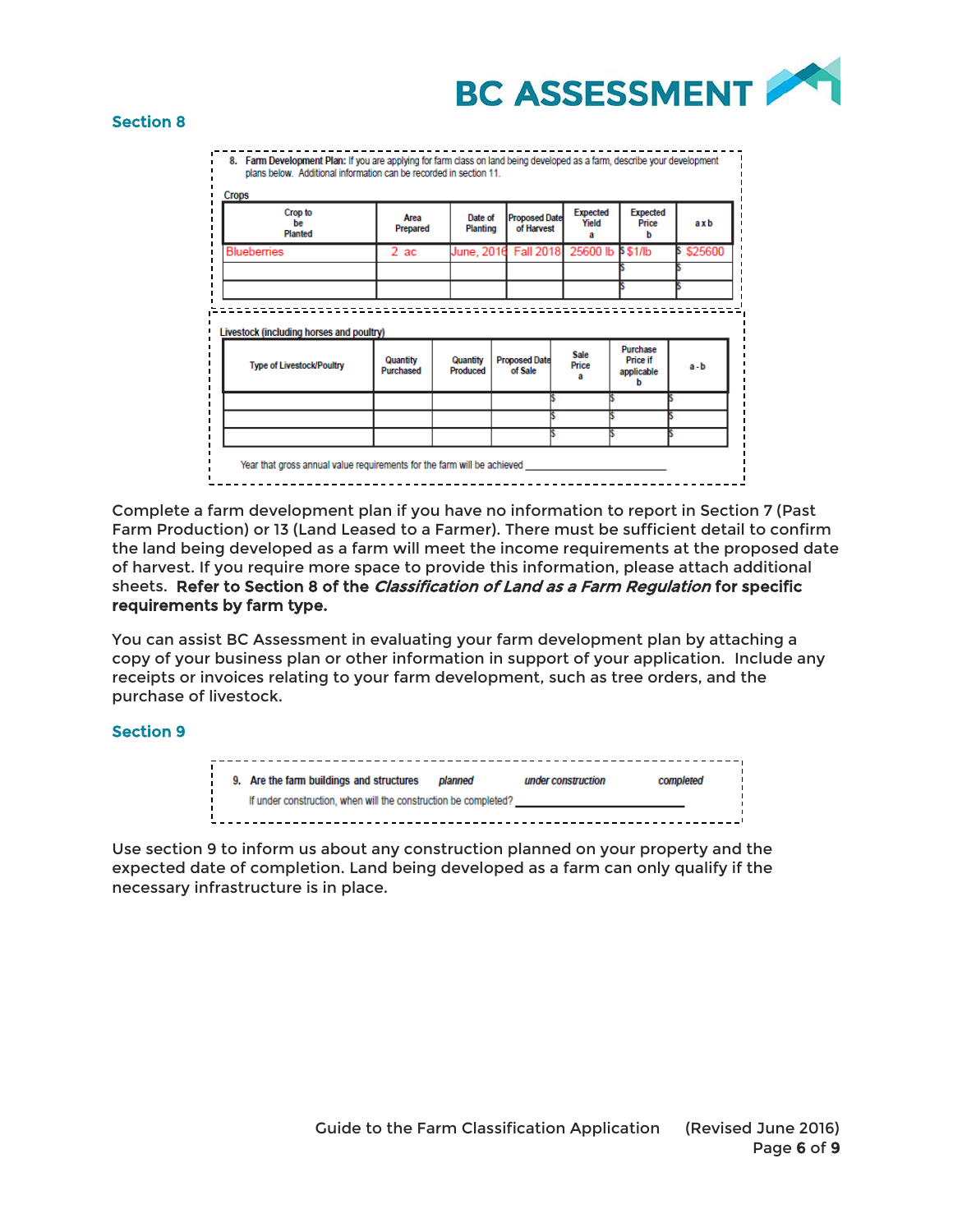

## Section 10

|  |  |  |  | and unused areas. (Show areas where crops are planted and to be planted). |  |  |  |  |
|--|--|--|--|---------------------------------------------------------------------------|--|--|--|--|
|  |  |  |  |                                                                           |  |  |  |  |
|  |  |  |  |                                                                           |  |  |  |  |
|  |  |  |  |                                                                           |  |  |  |  |
|  |  |  |  |                                                                           |  |  |  |  |
|  |  |  |  |                                                                           |  |  |  |  |
|  |  |  |  |                                                                           |  |  |  |  |
|  |  |  |  |                                                                           |  |  |  |  |
|  |  |  |  |                                                                           |  |  |  |  |
|  |  |  |  |                                                                           |  |  |  |  |
|  |  |  |  |                                                                           |  |  |  |  |
|  |  |  |  |                                                                           |  |  |  |  |
|  |  |  |  |                                                                           |  |  |  |  |
|  |  |  |  |                                                                           |  |  |  |  |
|  |  |  |  |                                                                           |  |  |  |  |
|  |  |  |  |                                                                           |  |  |  |  |
|  |  |  |  |                                                                           |  |  |  |  |
|  |  |  |  |                                                                           |  |  |  |  |
|  |  |  |  |                                                                           |  |  |  |  |
|  |  |  |  |                                                                           |  |  |  |  |
|  |  |  |  |                                                                           |  |  |  |  |

Use section 10 to draw a general diagram of your farm site. This will assist BC Assessment staff during on-site inspections. Please show buildings, various planted areas, pens, etc.

## Section 11

| 11. Additional information in support of the application (attach if necessary) |  |
|--------------------------------------------------------------------------------|--|
|                                                                                |  |
|                                                                                |  |
|                                                                                |  |
|                                                                                |  |
|                                                                                |  |

Use this section to provide any additional information you feel may be relevant, or useful in support of this application. You may also attach any supporting documents you would like to be considered in conjunction with your application such as purchase and sales receipts, plant orders, or receipts from work done (irrigation, etc).

## Section 12

| that the land will not be classified as a farm if the requirements of B.C. Regulation 411/95 are not met. | I certify that the information given in this application and in any attached documents is true and correct to the best of my knowledge. I understand |
|-----------------------------------------------------------------------------------------------------------|------------------------------------------------------------------------------------------------------------------------------------------------------|
| Owner's Signature                                                                                         | Home Telephone #                                                                                                                                     |
| (Owner includes the holder of a lease from the Crown)                                                     | Work/Cell #                                                                                                                                          |
| Date (mm/dd/wwv)                                                                                          | <b>Email Address</b>                                                                                                                                 |

Your application cannot be processed unless it has been signed by the property owner. Include the date you signed the application, and your contact information.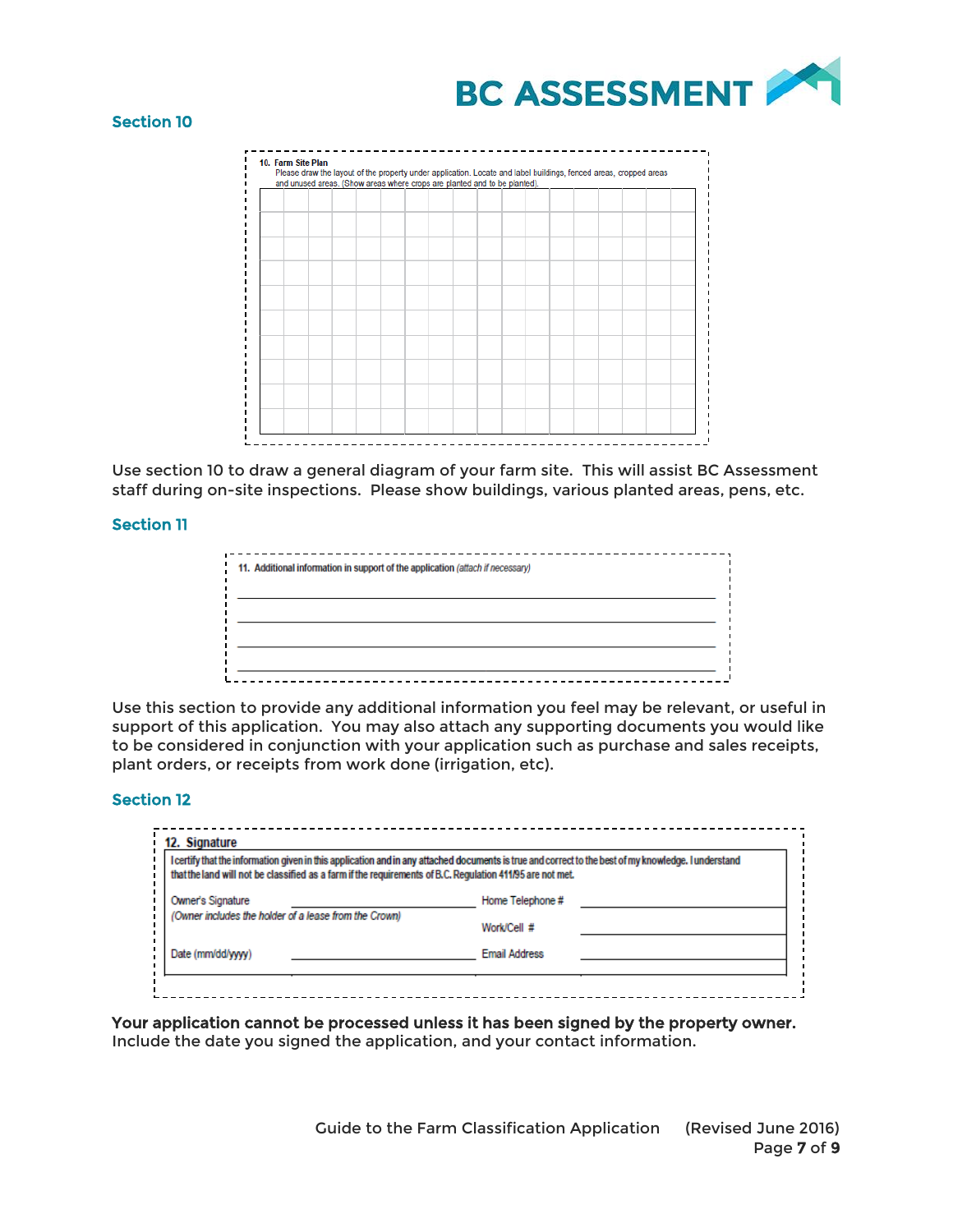

# Section 13

| 13. Land Leased to a Farmer |  |  |  |
|-----------------------------|--|--|--|

If you are leasing all or part of your property to a farmer, please provide a copy of your lease or complete the lease information form below, which will be considered the lease document for purposes of section 7 of B.C. Reg. 411/95. If you provide a copy of your own lease, please ensure that the lease includes the information requested below and if it does not, please provide the information. Please note that the lease fee does not qualify as farm income.

#### **PI FASE PRINT**

| Assessment<br>Roll No.                        |                                                                                                               |                |                                                  |             |
|-----------------------------------------------|---------------------------------------------------------------------------------------------------------------|----------------|--------------------------------------------------|-------------|
| ΟF                                            |                                                                                                               |                |                                                  |             |
| Legal Description                             |                                                                                                               |                |                                                  |             |
|                                               | Lease Start Date (mm/dd/yyy) ____________Term of Lease _______years Lease Expiry Date (mm/dd/yyyy) __________ |                |                                                  |             |
| Lease Fee \$                                  |                                                                                                               |                | Use of leased land: Pasture Crop Other (specify) |             |
| Please Check (what is included in the lease?) |                                                                                                               |                |                                                  |             |
|                                               | Land Farm Buildings House                                                                                     |                |                                                  |             |
| Lessor Name (owner)                           |                                                                                                               |                | Lessee Name (farmer)                             |             |
| <b>Address</b>                                |                                                                                                               | <b>Address</b> |                                                  |             |
| City                                          | Postal Code                                                                                                   | City           |                                                  | Postal Code |
|                                               |                                                                                                               |                |                                                  |             |
| Telephone #                                   |                                                                                                               |                | Telephone #                                      |             |

When land is being farmed by someone other than the property owner, you must submit a written lease along with your application. You can either provide a copy of an existing lease, or complete Section 13 of the Application form. To be valid for assessment purposes, a lease must clearly identify the land, and include the amount being paid to lease it, the names and signatures of the property owner and farmer, a start date, signing date, the size of the land being leased, how the farmer is using the leased land, and duration of the lease or lease expiry date. (It is a common error to leave the lease expiry date field blank, but this is required information.)

BC Assessment can only process the application, and grant farm class on a leased property, if all of the information requested in the lease document is provided.

Note that the lease fee does not qualify as farm income for assessment purposes. In the case of land leased to a farmer, there must be production and sales of farm products in sufficient amounts to qualify the land.